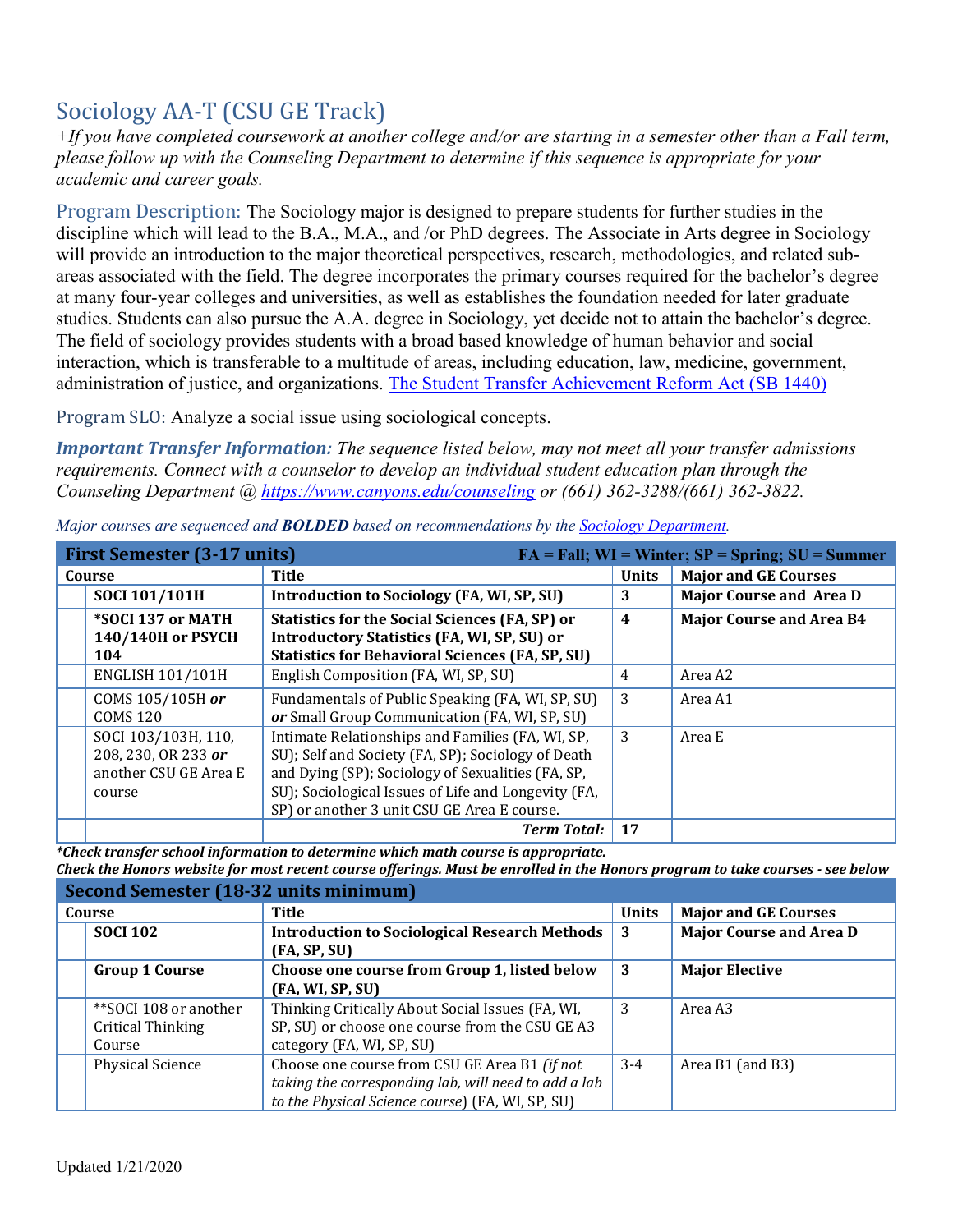| American Institutions -<br>Choose Option I or II | Complete first course in chosen option – (note:<br>must take both classes within one option) (FA,<br>WI, SP, SU) | American Institutions and<br>Area C2 |
|--------------------------------------------------|------------------------------------------------------------------------------------------------------------------|--------------------------------------|
|                                                  | <b>Term Total:</b> 15-16                                                                                         |                                      |

## *\*\*Some CSU's will require a second semester of English Composition.*

**Third Semester (33-47 units minimum)** 

| THILL SCHIESLEI (33-47 UNILS INNIHIUMII)            |                                                                                                                                                           |              |                                       |
|-----------------------------------------------------|-----------------------------------------------------------------------------------------------------------------------------------------------------------|--------------|---------------------------------------|
| Course                                              | <b>Title</b>                                                                                                                                              | <b>Units</b> | <b>Major and GE Courses</b>           |
| <b>Group 1 Course</b>                               | Choose one course from Group 1, listed below<br>(FA, WI, SP, SU)                                                                                          | 3            | <b>Major Elective</b>                 |
| <b>Group 2 Course</b>                               | Choose any course from Group 2, listed below<br>(FA, WI, SP, SU)                                                                                          | 3            | <b>Major Elective</b>                 |
| SOCI 200/200H or<br>another Area C1 or C2<br>Course | Introduction to Women's Studies (FA, WI, SP, SU)                                                                                                          | 3            | Area C <sub>2</sub> or C <sub>1</sub> |
| Life Science                                        | Choose one course from CSU GE Area B2 (if not<br>taking the corresponding lab, will need to add a lab<br>to the Physical Science course) (FA, WI, SP, SU) | $3 - 4$      | Area B2 (and B3)                      |
| Arts Course                                         | Choose one course from the CSU GE Area C1 (FA,<br>WI, SP, SU)                                                                                             | 3            | Area C1                               |
|                                                     | <b>Term Total:</b>                                                                                                                                        | $15 - 16$    |                                       |

| <b>Fourth Semester (48-62 units)</b> |                                                                                                                   |              |                                     |
|--------------------------------------|-------------------------------------------------------------------------------------------------------------------|--------------|-------------------------------------|
| Course                               | <b>Title</b>                                                                                                      | <b>Units</b> | <b>Major and GE Courses</b>         |
| American Institutions                | Complete second course in chosen option – (note:<br>must take both classes within one option) (FA,<br>WI, SP, SU) | 3            | American Institutions and<br>Area D |
| <b>CSU Elective</b>                  | Choose any course that is CSU transferable (FA,<br>WI, SP, SU)                                                    | 3            | Elective                            |
| <b>CSU Elective</b>                  | Choose any course that is CSU transferable (FA,<br>WI, SP, SU)                                                    | 3            | Elective                            |
| <b>CSU Elective</b>                  | Choose any course that is CSU transferable (FA,<br>WI, SP, SU)                                                    | 3            | Elective                            |
| <b>CSU Elective</b>                  | Choose any course that is CSU transferable (FA,<br>WI, SP, SU)                                                    | 3            | Elective                            |
|                                      | <b>Term Total:</b>                                                                                                | 15           |                                     |

## **Total Units: 62**

## **Group 1 – Plus six units (2 classes) from the following:**

| SOCI 110 or PSYCH 109 | Self and Society (FA, SP) or Social Psychology (FA, WI, SP, SU) |  |
|-----------------------|-----------------------------------------------------------------|--|
| SOCI 103/103H         | Intimate Relationships and Families (FA, WI, SP, SU)            |  |
| <b>SOCI 106</b>       | Introduction to Race and Ethnicity (FA, SP)                     |  |
| SOCI 200/200H         | Introduction to Women's Studies (FA, WI, SP, SU)                |  |
| <b>SOCI 207</b>       | Social Problems (FA, WI, SP, SU)                                |  |
| <b>SOCI 250</b>       | Introduction to Criminology (FA, WI, SP, SU)                    |  |

## **Group 2 – Plus three units (1 class) from the following that have not already been selected from the courses listed above:**

| SOCI 110 or PSYCH 109 | Self and Society (FA, SP) or Social Psychology (FA, WI, SP, SU) |  |
|-----------------------|-----------------------------------------------------------------|--|
| SOCI 103/103H         | Intimate Relationships and Families (FA, WI, SP, SU)            |  |
| <b>SOCI 105</b>       | Multiculturalism in the United States (FA, SP, SU)              |  |
| <b>SOCI 106</b>       | Introduction to Race and Ethnicity (FA, SP)                     |  |
| <b>SOCI 107</b>       | Introduction to Chicana/o Studies (FA, SP)                      |  |
| <b>SOCI 108</b>       | Thinking Critically About Social Issues (FA, SP, SU)            |  |
| <b>SOCI 130</b>       | Introduction to LGBTQ+ Studies (FA, SP)                         |  |
| SOCI 200/200H         | Introduction to Women's Studies (FA, WI, SP, SU)                |  |